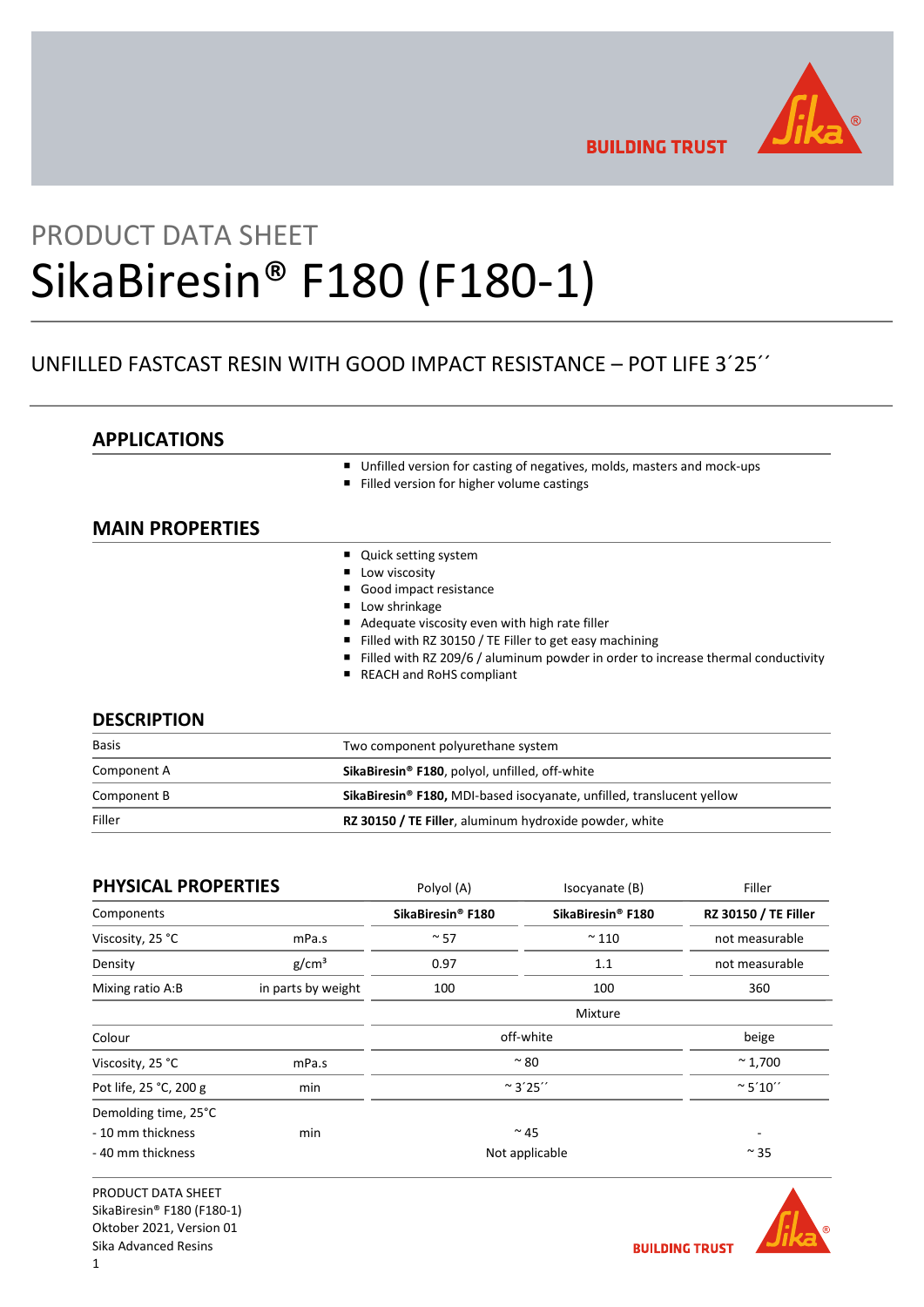# MECHANICAL PROPERTIES

approx. values; values after post curing 16 h / 70 °C

|                   |                                         |                   | SikaBiresin <sup>®</sup> F180 | <b>RZ 30150 / TE Filler</b> |
|-------------------|-----------------------------------------|-------------------|-------------------------------|-----------------------------|
| Density, 23 °C    | ISO 1183                                | g/cm <sup>3</sup> | 1.08                          | 1.67                        |
| Shore hardness    | <b>ISO 868</b>                          | ٠                 | D 70                          | D 80                        |
| Flexural modulus  | <b>ISO 178</b>                          | <b>MPa</b>        | 1,100                         | 5,000                       |
| Flexural strength | <b>ISO 178</b>                          | <b>MPa</b>        | 38                            | 38                          |
| Impact resistance | ISO 179                                 | kJ/m <sup>2</sup> | 18                            | 4                           |
| Linear shrinkage  | $(1000 \times 50 \times 10 \text{ mm})$ | mm/m              | 6.7                           | -                           |
| Linear shrinkage  | $(1000 \times 50 \times 40 \text{ mm})$ | mm/m              | Not applicable                | 2.2                         |

# THERMAL AND SPECIFIC PROPERTIES

approx. values; values after post curing 16 h / 70 °C

|                                  |                  |                  | SikaBiresin® F180 | <b>RZ 30150 / TE Filler</b> |
|----------------------------------|------------------|------------------|-------------------|-----------------------------|
| Glass transition temperature     | <b>ISO 11359</b> |                  |                   | 93                          |
| Coefficient of thermal expansion | ISO 11359        | $10^{-6}$ K $-1$ | 150               |                             |

## PACKAGING UNITS

| Polyol (A), SikaBiresin® F180       | 18 kg / 4.5 kg / 6 x 0.9 kg |
|-------------------------------------|-----------------------------|
| ■ Isocyanate (B), SikaBiresin® F180 | 18 kg / 4.5 kg / 6 x 0.9 kg |
| Filler, RZ 30150 / TE Filler        | 25 kg                       |

## PROCESSING DATA

- The material, processing and mold temperature should be at least  $18 25$  °C.
- Pay attention to dry conditions and dry mold surfaces while processing.
- If mold surface is porous it must be sealed prior applying release agent.
- Recommend release agents are wax based. For more information, and recommendation see Product Data Sheets of Sika release agents or contact local technical assistance.
- Both components must be shaken well before use.
- For casting thicknesses above 10 mm and up to 40 mm, it is recommended to add filler as follows:
	- up to 360 parts per hundred of resin of RZ 30150 / TE Filler (mineral filler)
	- up to 360 parts per hundred of resin of RZ 209/6 / Aluminum powder
- If fillers are to be added: split filler quantity equally and add each half in each of the 2 components to disperse by stirring to obtain a homogenous mixture.
- Both components have to be mixed thoroughly with a spatula or low-rpm stirrer according to mixing ratio and poured immediately into the mold starting from the deepest point.
- Further post curing of the demolded part can improve the final mechanical properties.
- Depending on the geometry and weight of the part, it is recommended to use a conformer while post curing.
- For cleaning the final part from release agent residues, we recommend Sika® Reinigungsmittel-5. Before use of other cleaners, compatibility must be tested.

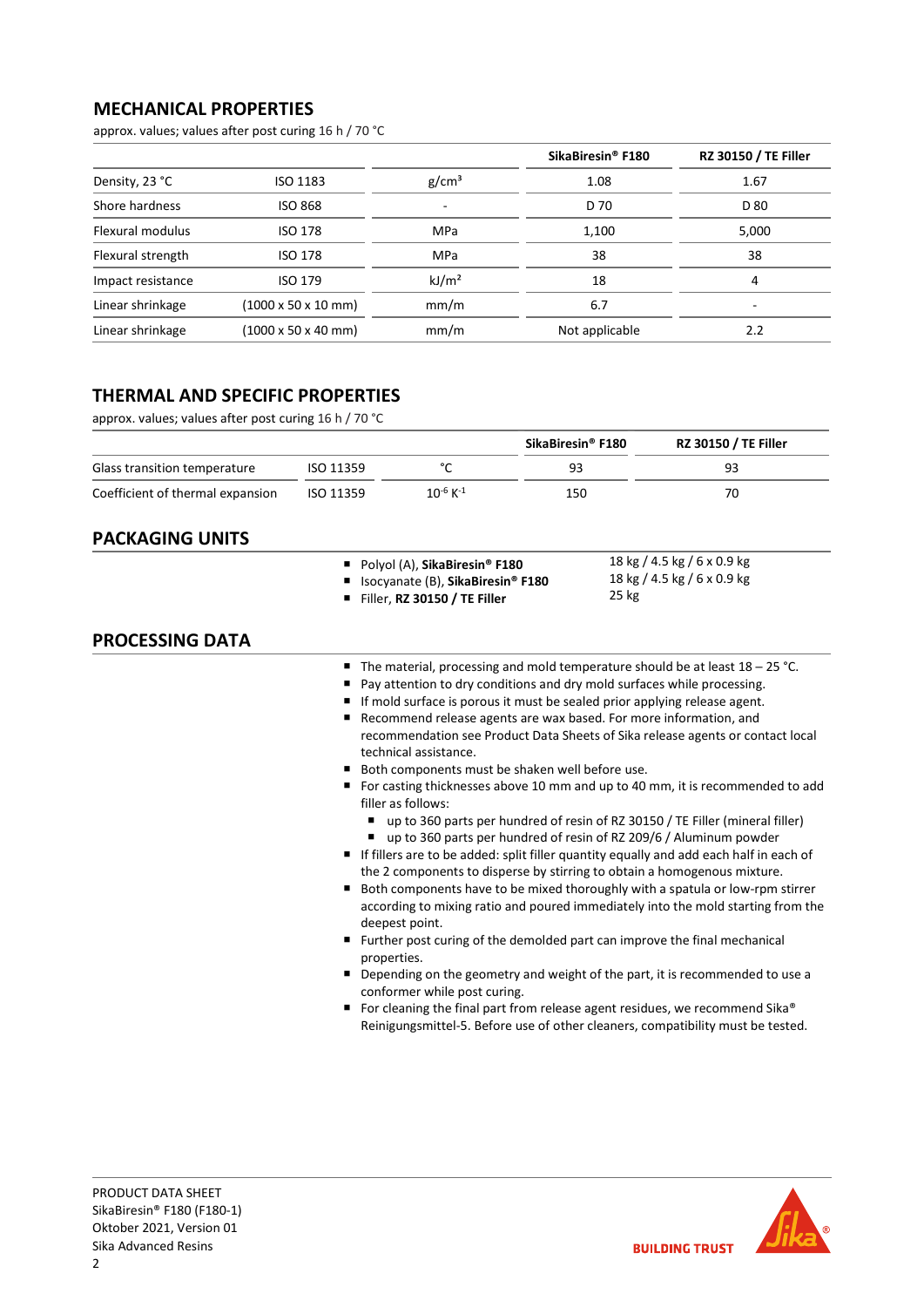# STORAGE CONDITIONS

| Shelf life          | Polyol (A), SikaBiresin <sup>®</sup> F180                                                 | 12 months    |
|---------------------|-------------------------------------------------------------------------------------------|--------------|
|                     | ■ Isocyanate (B), SikaBiresin® F180                                                       | 12 months    |
|                     | Filler, TE Filler / RZ 30150                                                              | 24 months    |
| Storage temperature | Polyol (A), SikaBiresin <sup>®</sup> F180                                                 | $15 - 25 °C$ |
|                     | ■ Isocyanate (B), SikaBiresin® F180                                                       | $15 - 25 °C$ |
|                     | Filler, TE Filler / RZ 30150                                                              | $15 - 25 °C$ |
| Opened packagings   | ■ Containers must be closed tightly immediately after use to prevent moisture<br>ingress. |              |

■ The residual material needs to be used up as soon as possible.

## FURTHER INFORMATION

The information herein is offered for general guidance only. Advice on specific applications is available on request from the Technical Department of Sika Advanced Resins. Copies of the following publications are available on request: Safety Data Sheets

## BASIS OF PRODUCT DATA

All technical data stated in this document are based on laboratory tests. Actual measured data may vary due to circumstances beyond our control.

## HEALTH AND SAFETY INFORMATION

For information and advice regarding transportation, handling, storage and disposal of chemical products, users shall refer to the actual Safety Data Sheets containing physical, ecological, toxicological and other safety-related data.

## LEGAL NOTICE

The information, and, in particular, the recommendations relating to the application and enduse of Sika products, are given in good faith based on Sika's current knowledge and experience of the products when properly stored, handled and applied under normal conditions in accordance with Sika's recommendations. In practice, the differences in materials, substrates and actual site conditions are such that no warranty in respect of merchantability or of fitness for a particular purpose, nor any liability arising out of any legal relationship whatsoever, can be inferred either from this information, or from any written recommendations, or from any other advice offered. The user of the product must test the product's suitability for the intended application and purpose. Sika reserves the right to change the properties of its products. The proprietary rights of third parties must be observed. All orders are accepted subject to our current terms of sale and delivery. Users must always refer to the most recent issue of the local Product Data Sheet for the product concerned, copies of which will be supplied on request.